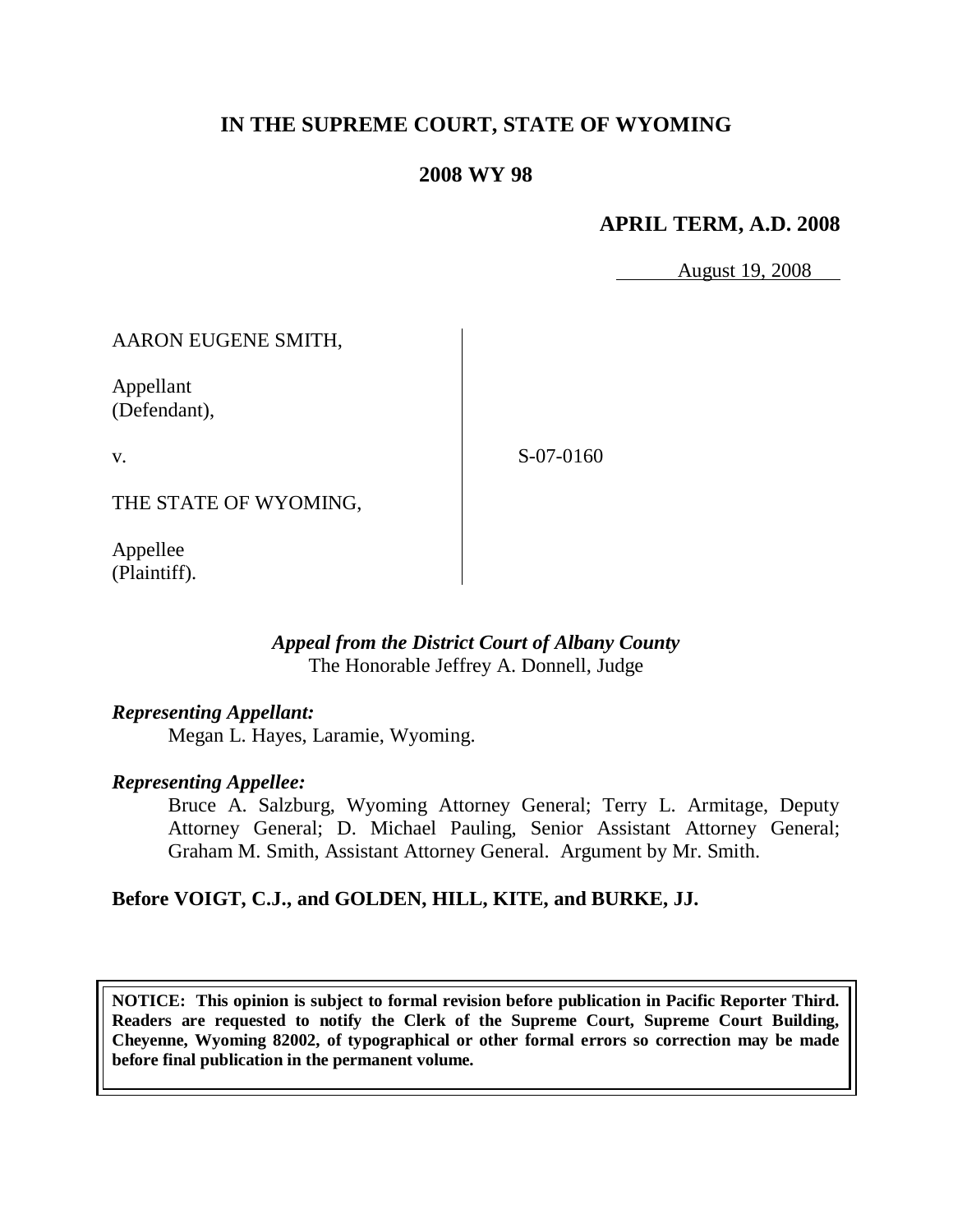#### **KITE, Justice.**

[¶1] Aaron Eugene Smith was convicted after a jury trial of possession, manufacture or disposition of a deadly weapon with unlawful intent, use of a firearm while committing a felony and first degree murder. The district court denied his motion for a new trial in which he asserted that a juror was biased against his defense of not guilty by reason of mental illness and did not honestly answer questions about that bias during *voir dire*. He appeals from the district court's denial of his motion. Finding no error, we affirm.

#### **ISSUES**

[¶2] Mr. Smith presents the following issue on appeal:

By express admission, Juror Hanschen had an actual bias at the time of trial against the defendant's mental illness defense. Because he failed to disclose this bias during *voir dire,* Mr. Smith is entitled to a new trial before 12 impartial jurors. The district court's conclusion that Juror Hanschen was not biased at the time of trial should be reversed for clear error.

The State articulates two issues:

I. Did the trial court have authority to hear appellant's motion for new trial under Wyo.R.Cr.P. 33(b)?

II. Did the trial court abuse its discretion when it determined that Juror Hanschen was not biased at the time of Appellant's trial?

#### **FACTS**

[¶3] On August 4, 2005, Mr. Smith shot and killed Henry McCone in Laramie, Wyoming. The State charged him with possession, manufacture or disposition of a deadly weapon with unlawful intent, in violation of Wyo. Stat. Ann. § 6-8-103 (LexisNexis 2007); use of a firearm while committing a felony, in violation of Wyo. Stat. Ann. § 6-8-101 (LexisNexis 2007); and first degree murder, in violation of Wyo. Stat. Ann. § 6-2-101 (LexisNexis 2005). Mr. Smith pleaded not guilty by reason of mental illness or deficiency to all counts. *See* Wyo. Stat. Ann. § 7-11-305 (LexisNexis 2007).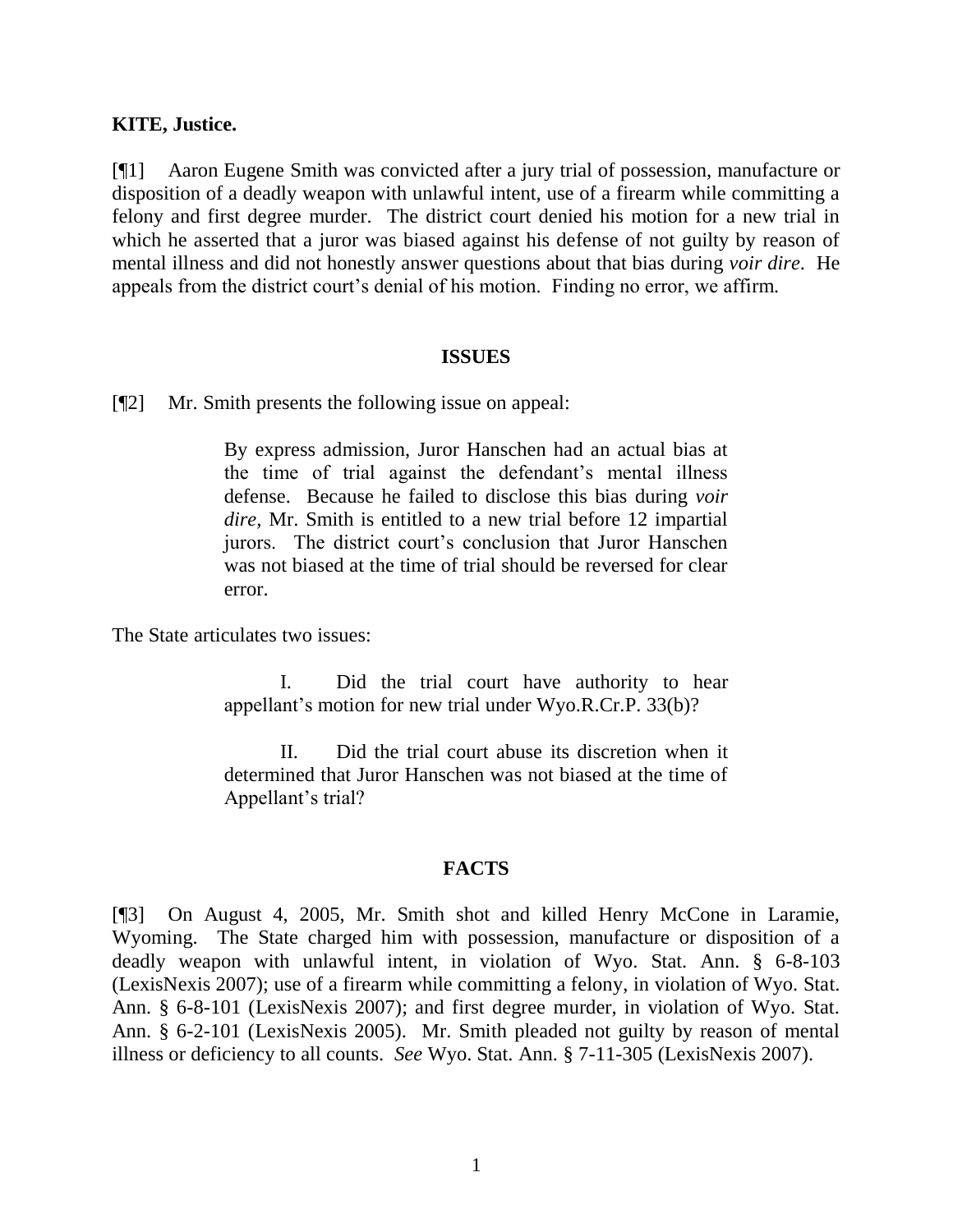[¶4] The district court convened a jury trial. During *voir dire*, the defense made it clear that Mr. Smith was not contesting the fact that he had killed Mr. McCone; instead, his entire defense was that he was not legally responsible for the crimes because he was mentally ill when he committed them. Not surprisingly, defense counsel's questions during jury selection focused on the venire's opinions about, and contact with, mental illness. At the conclusion of the trial, the jury found Mr. Smith guilty of all three counts and the district court sentenced him to serve the remainder of his life in prison without the possibility of parole.

[¶5] Shortly after he was sentenced, an article was published in the Wyoming State Bar magazine, the Wyoming Lawyer. It was written by Mary Angell and titled "A Juror's Oath, A Juror's Responsibility." The article examined juror experiences in Wyoming trials. In researching her article, Ms. Angell interviewed people who had served on Wyoming juries. One of the people she interviewed was Juror Michael Hanschen, who served on Mr. Smith's jury. In the resulting article Ms. Angell described her discussion with Juror Hanschen as follows:

> Because the defense in Smith"s trial planned to argue he was not guilty by reason of mental illness, jurors in the pool were asked whether they had any relatives with a mental illness. One juror, Michael Hanschen, indicated that his brother, now deceased, was paranoid schizophrenic. Asked if he thought that would impair his ability to be objective, Hanschen said he thought it would likely make him more sensitive to Smith's condition. More pertinent to the case, however, was his fierce opposition to the use of the insanity plea, which was not revealed.

> "During the jury selection, I was sitting next to a person who was a psychologist. (She was not selected.) I whispered to her, "Are they saying the jury is going to be asked to decide whether the person is mentally ill?" and she said, 'Yes, I think so,'" said Hanschen.

> "At that point, I actually wanted to be on the jury," he said. "I answered the questions honestly. I confess I had a bias that I didn"t believe the insanity plea should rule out guilt, but they didn"t ask me that question point blank. Perhaps they should have."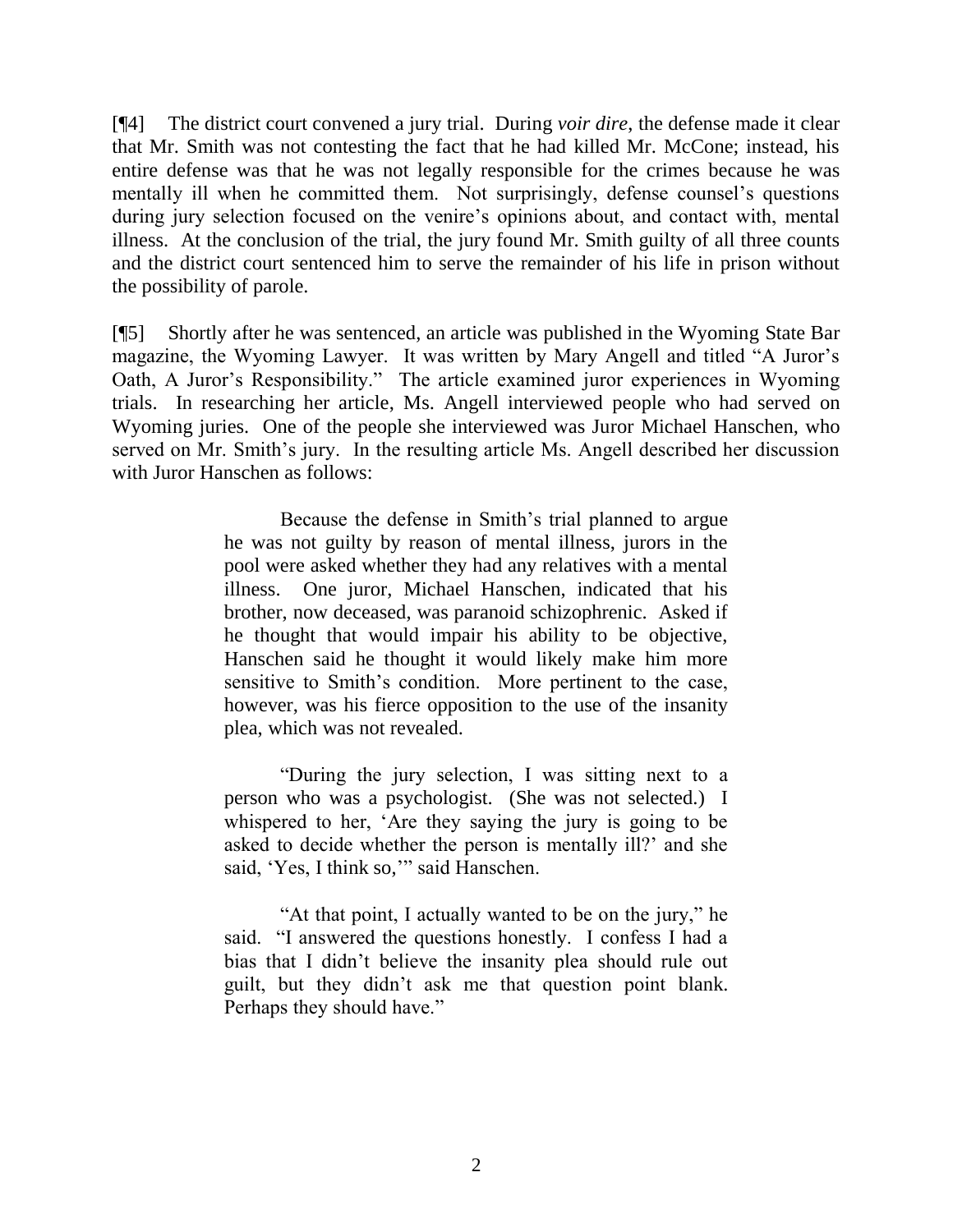[¶6] Mr. Smith filed a motion for a new trial based upon newly discovered evidence of Mr. Hanschen"s bias as revealed in the article. The district court held a hearing and denied Mr. Smith's new trial motion.<sup>1</sup>

### **DISCUSSION**

### *1. Motion For a New Trial on Basis of Newly Discovered Evidence*

[¶7] Initially, we must consider the State's argument that Mr. Smith's allegation of juror misconduct was not properly raised in a motion for a new trial on the basis of newly discovered evidence. Wyoming Rule of Criminal Procedure 33 governs new trial motions and states in relevant part:

> (a) *In General*. - The court on motion of a defendant may grant a new trial to that defendant if required in the interest of justice.

> (b) *Any Grounds Except Newly Discovered Evidence*. - A motion for a new trial based on any grounds, except newly discovered evidence, shall be made within 15 days after verdict or finding of guilty or within such further time as the court may fix during the 15 day period; but the time for filing of motion may not be extended to a day more than 30 days from the date the verdict or finding of guilty is returned.

> (c) *Newly Discovered Evidence*. - A motion for a new trial based on the grounds of newly discovered evidence may be made only before or within two years after final judgment but if an appeal is pending, the court may grant the motion only on remand of the case.

Mr. Smith presented his motion pursuant to W.R.Cr.P. 33(c), the newly discovered evidence provision, presumably because the time limit under Rule 33(b) had expired when he filed his motion.

[¶8] The State argues that only newly discovered evidence concerning the merits of the criminal case may be presented under Rule  $33(c)$ . It claims that Mr. Smith's complaint

 $\overline{a}$ 

 $1$  Mr. Smith filed a notice of appeal after the judgment and sentence was entered by the district court. He requested and received a stay of his appeal to allow the district court to hold an evidentiary hearing on his motion for a new trial. After the district court ruled, the appeals process resumed.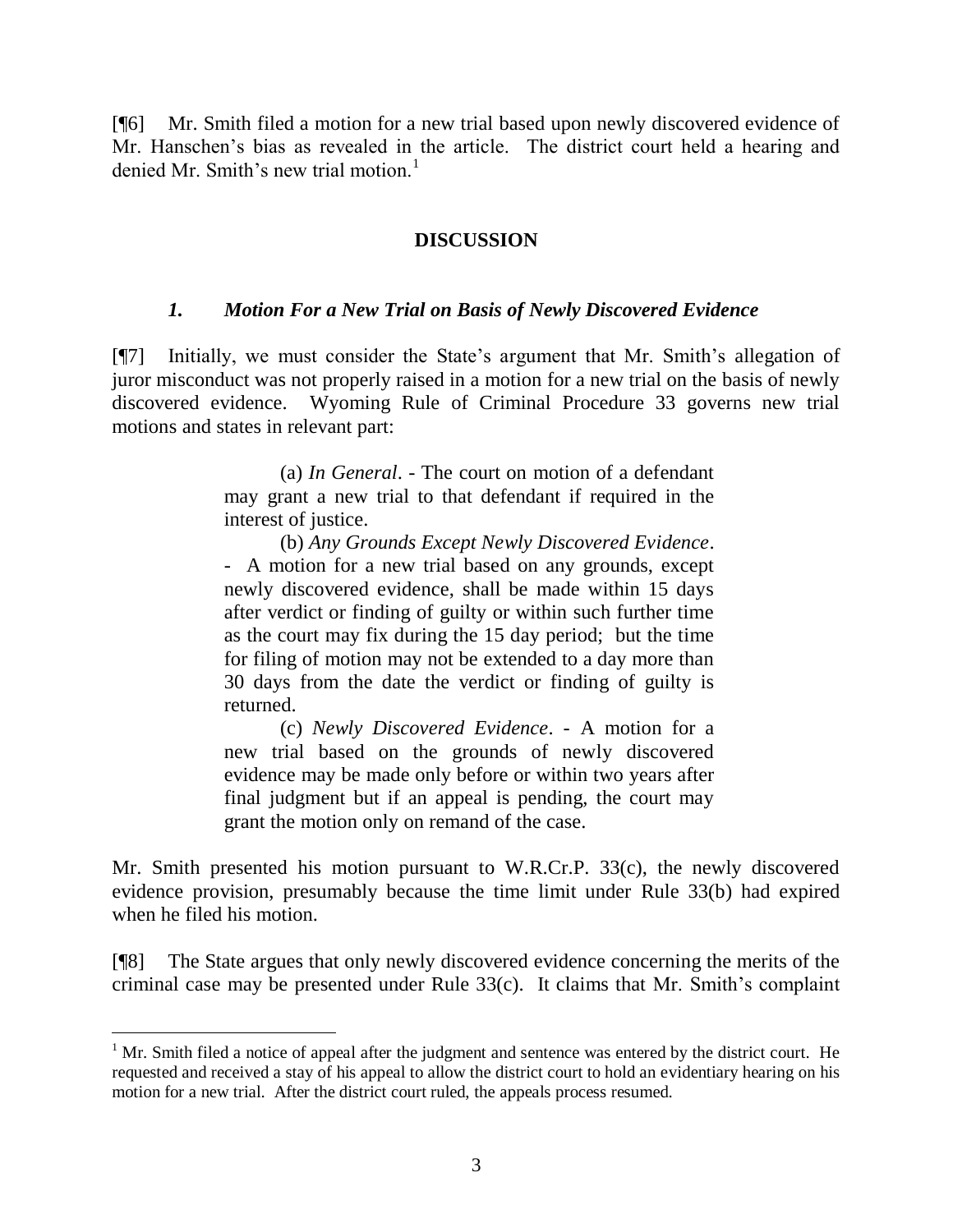about juror misconduct should have been brought in a petition for post-conviction relief, pursuant to Wyo. Stat. Ann. § 7-14-101, et. seq. (LexisNexis 2007).

[¶9] First, we note that, although typically the newly discovered evidence will pertain to the merits of the case, Rule 33(c) does not state that it only applies to such evidence. Thus, the plain language of the rule does not prohibit use of subsection (c) for claims of juror misconduct. Federal Rule of Criminal Procedure  $33(b)^2$  is similar to Wyo.R.Cr.P.  $33(c)$ . As we have recognized in the past, when a federal rule of criminal procedure is similar to our corresponding rule, we look to federal case law for guidance in interpreting our rule. *Hoos v. State,* 2003 WY 101, ¶ 10, 75 P.3d 609, 611 (Wyo. 2003).

[¶10] There are numerous federal court cases interpreting Fed.R.Crim.P. 33(b)(1) as allowing a motion for new trial on the basis of newly discovered evidence for assertions of juror misconduct. Many of the cases assume, without discussion, that such a complaint may be brought pursuant to Fed.R.Crim.P. 33(b)(1), provided the evidence is truly "newly discovered." *See, e.g., United States v. McKinney*, 952 F.2d 333 (9<sup>th</sup> Cir. 1991); *United States v. Bolinger,* 837 F.2d 436 (11th Cir. 1988) (*per curiam*); *United States v. Jones,* 597 F.2d 458, 488 (5th Cir. 1979); *United States v. Dean,* 667 F.2d 729, 732-34 (8<sup>th</sup> Cir. 1982) (*en banc*); *United States v. Desir*, 273 F.3d 39 (1<sup>st</sup> Cir. 2001). Our own Tenth Circuit Court of Appeals allows a party to file a motion for a new trial under Fed.R.Crim.P. 33(b)(1), alleging that a juror lied during *voir dire*. *United States v. Apperson, Nos. 04-3375, 04-3376, 153 Fed. Appx. 507, 2005 WL 2982282 (10<sup>th</sup> Cir.* Nov. 8, 2005) (unpublished).

[¶11] The district court relied on *United States v. Wander,* 465 F. Supp. 1013 (D.C. Pa. 1979), in concluding that an allegation of juror bias may be brought under the newly discovered evidence provision of Rule 33. That case specifically addressed whether only newly discovered evidence on the merits of the case was relevant under the rule. The court held:

 $\overline{a}$ 

<sup>&</sup>lt;sup>2</sup> Federal Rule of Criminal Procedure 33 states:

(a) Defendant's Motion. Upon the defendant"s motion, the court may vacate any judgment and grant a new trial if the interest of justice so requires. If the case was tried without a jury, the court may take additional testimony and enter a new judgment.

(b) Time to File.

 <sup>(1)</sup> Newly Discovered Evidence**.** Any motion for a new trial grounded on newly discovered evidence must be filed within 3 years after the verdict or finding of guilty. If an appeal is pending, the court may not grant a motion for a new trial until the appellate court remands the case.

(2) Other Grounds. Any motion for a new trial grounded on any reason other than newly discovered evidence must be filed within 7 days after the verdict or finding of guilty.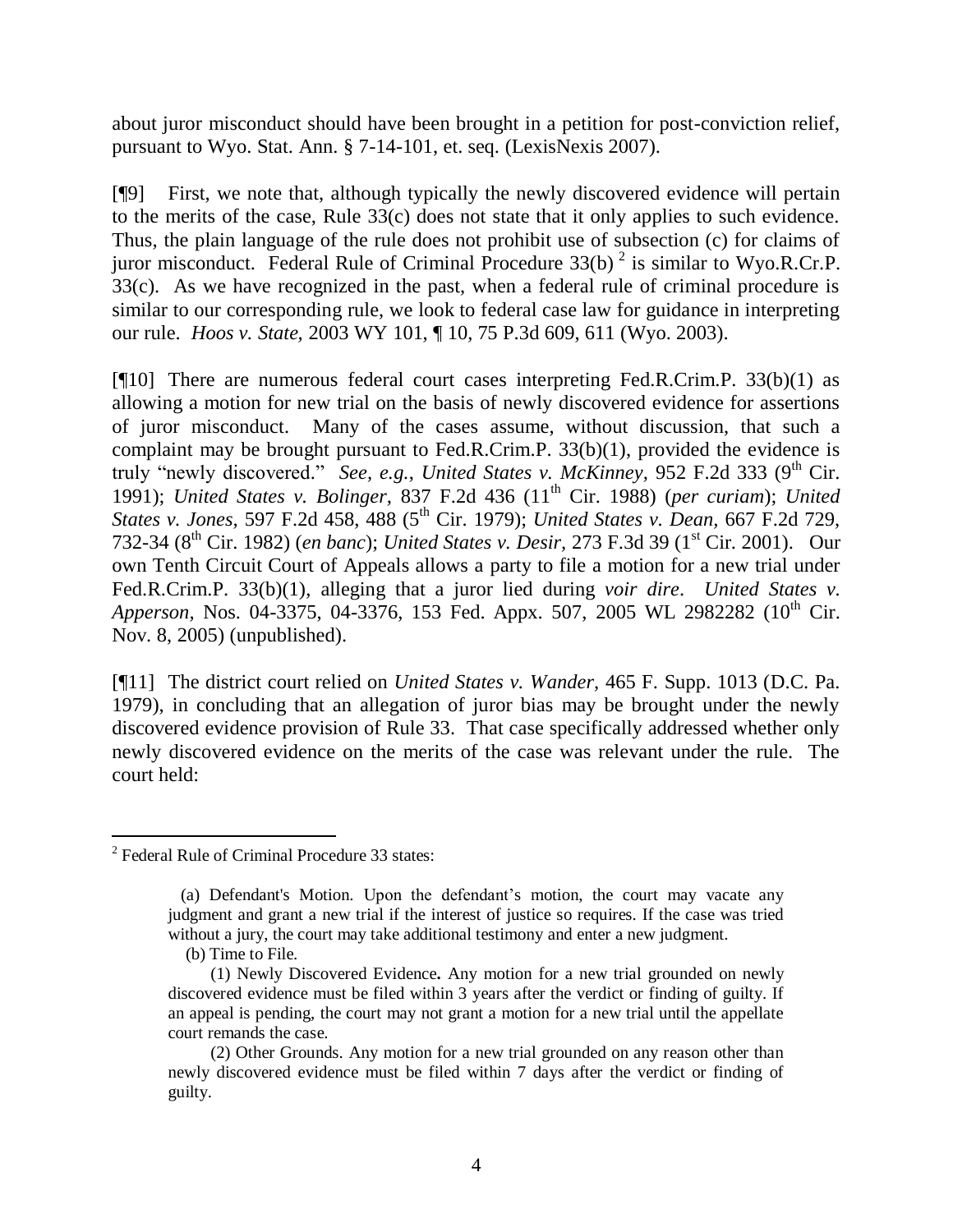We further considered that "newly discovered evidence" which will support a new trial motion is not limited to evidence going to the merits of the case. It has been held "[s]imilar motions founded upon newly discovered evidence affecting the integrity of the jury"s verdict have been treated as based upon newly discovered evidence within the meaning of the procedural rule ([i].e., Rule 33)". . . . Of course, the evidence tendered as "newly discovered" must have, in fact, been found after the close of the trial, and there is an obligation to bring such matters diligently before the trial court.

*Id.* at 1020-21 (some citations omitted). *See also*, *United States v. Ramos,* 481 F. Supp. 2d 717 (W.D. Tex. 2006).

[¶12] The State points to cases from Maine and Vermont for authority that we should refuse to allow a motion for a new trial on the basis of newly discovered evidence for allegations of juror bias. *See*, *State v. Sheppard,* 582 A.2d 116 (Vt. 1990); *State v. Gatcomb,* 478 A.2d 1129 (Me. 1984). The legal rationale provided in those decisions is sparse. The Maine Supreme Court simply stated:

> We decline to adopt . . . an expansive definition of "newly discovered evidence." Although we are aware other courts have taken a different view, it has always been our position that the kind of evidence contemplated by the rule is solely that which bears on the guilt or innocence of the accused.

*Id.* at 1130.

[¶13] In deciding this issue, it is helpful to consider *Braley v. State,* 741 P.2d 1061 (Wyo. 1987). In that case, this Court allowed a motion for new trial on the basis of newly discovered evidence of jury tampering. *Id.* at 1065-66. Obviously, jury tampering does not pertain to the underlying merits of the criminal case. Thus, the *Braley* decision indicates that this Court would not limit the application of Rule 33(c) to newly discovered evidence pertaining to the merits of the crime.

[¶14] We are persuaded that the federal courts have taken the correct position on this issue. The plain language of the rule does not limit its application to "newly discovered" evidence on the merits of the case. Moreover, it may be difficult for parties to discover juror misconduct during the 15 day period immediately following the verdict in order to bring a motion under W.R.Cr.P. 33(b). We also see no benefit to requiring defendants to wait until the conclusion of their criminal case to file a petition for post-conviction relief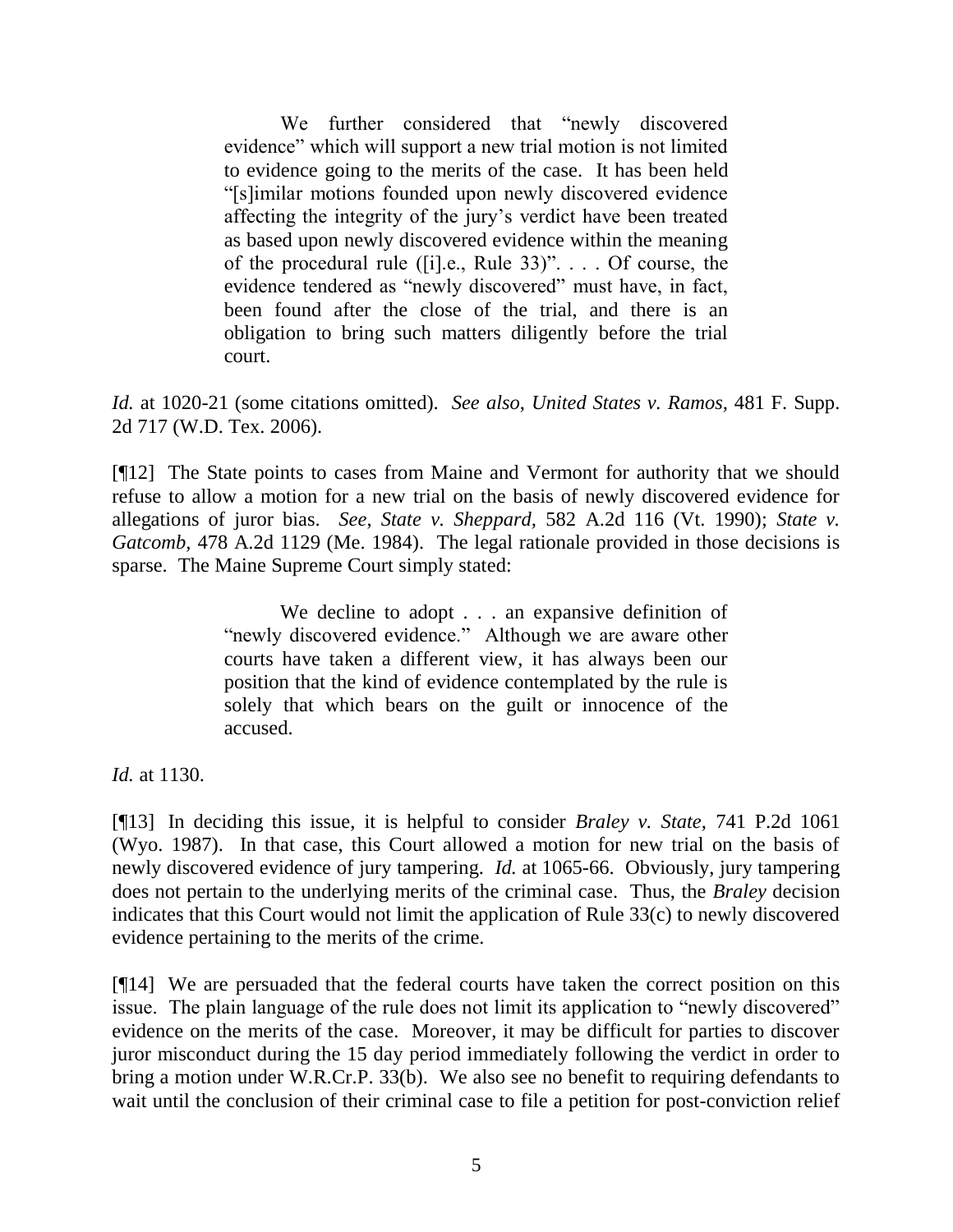in order to obtain resolution of their concerns about juror misconduct. In fact, the State, while asserting that Mr. Smith's motion was improper, requests that we resolve the pending issue without requiring Mr. Smith to bring a petition for post-conviction relief "in the interest of judicial expediency and economy." We see no reason to allow Mr. Smith to present his claim in a Rule 33(c) motion while denying future defendants the same opportunity. We conclude, therefore, that Mr. Smith's motion for a new trial is properly before this Court.

## *2. Juror Misconduct*

[¶15] This Court has adopted the following standard for granting a new trial based on newly discovered evidence:

> "In order to obtain a new trial on the basis of newly discovered evidence, a defendant must establish each of the following factors: 1) he did not become aware of the new evidence until after the trial; 2) it was not because of lack of due diligence that the new evidence did not come to light sooner; 3) the evidence is so material that it would probably produce a different result; and 4) the evidence is not cumulative . . . . If a defendant fails to prove any of these factors, the motion is properly denied."

*Robinson v. State,* 2003 WY 32, ¶ 20, 64 P.3d 743, 748-49 (Wyo. 2003), quoting *Baumgartner v. State*, 7 P.3d 912, 915 (Wyo. 2000). While we typically review a district court's decision on a motion for a new trial by applying the abuse of discretion standard, *see, e.g.*, *Barker v. State,* 2006 WY 104, ¶ 12, 141 P.3d 106, 112 (Wyo. 2006), the cases pertaining to juror bias and failure to answer *voir dire* questions honestly, as described below, direct us to review the legal questions *de novo* and the factual questions for clear error. *See, e.g., Skaggs v. Otis Elevator Co.,* 164 F.3d 511, 515-17 (10<sup>th</sup> Cir. 1998).

[¶16] The State does not argue that the evidence of juror bias in this case was not newly discovered or that, with due diligence, it could have been discovered earlier. Instead, the State, like the district court, focuses on the substantive question of whether Mr. Smith could show that Juror Hanschen was biased against his mental illness defense and did not honestly answer *voir dire* questions about that bias. That inquiry is relevant to the third element of our new trial test.

[¶17] Mr. Smith argues that the district court committed clear error when it found Mr. Hanschen was not biased and had not been dishonest during *voir dire*. Mr. Smith points out that the whole thrust of the questions asked by his counsel during jury selection was to determine how the prospective jurors felt about the defense of not guilty by reason of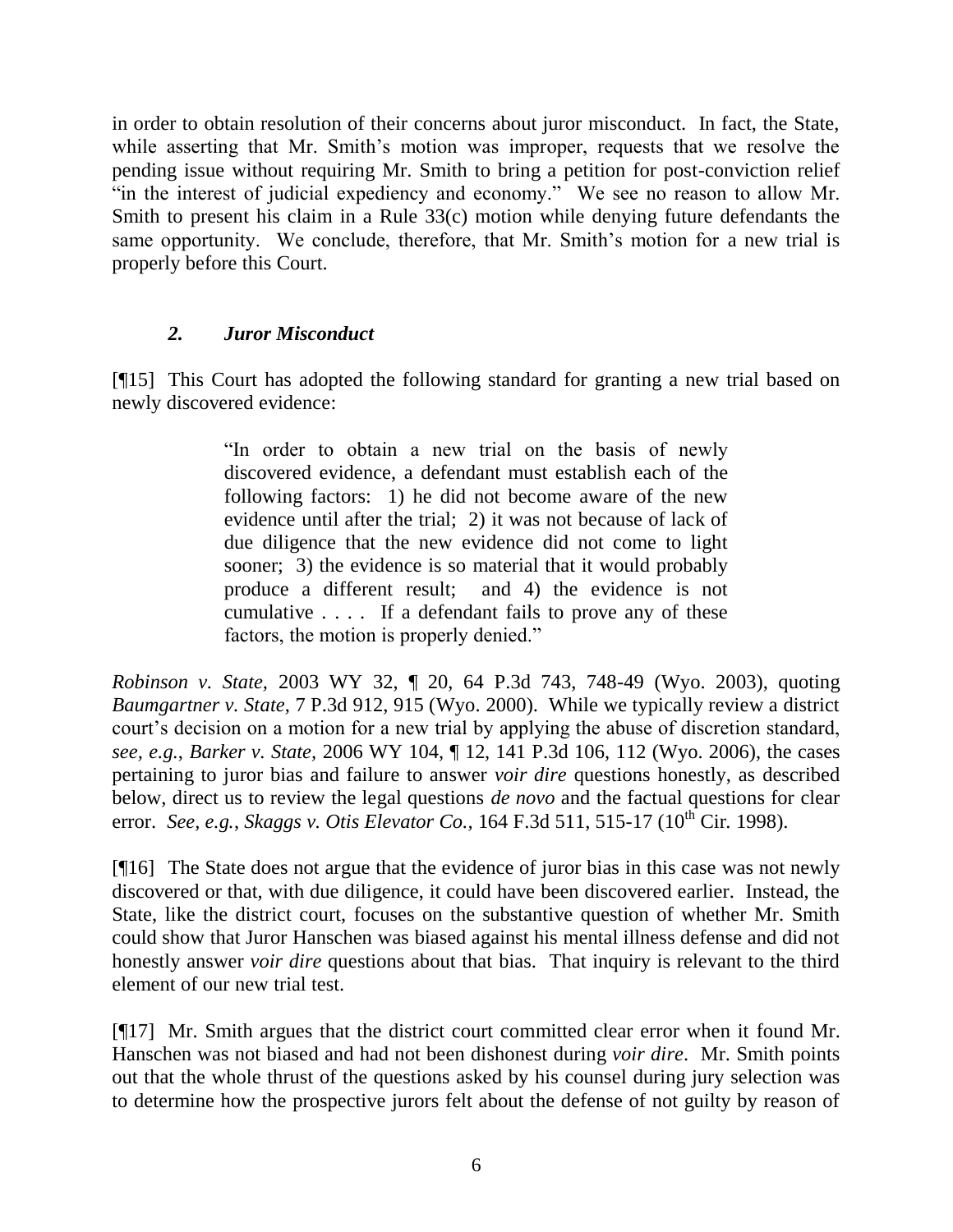mental illness. Defense counsel, Tina Kerin, began her *voir dir*e questioning with the following:

#### By Ms. Kerin:

Good morning, ladies and gentlemen. My name is Tina Kerin. I"m representing Mr. Smith today with Mr. Wolfe. I want to talk about a number of issues, and one issue that [the prosecutor] briefly touched on is very central to this case. You have heard what the charges are against Mr. Smith. What you did perhaps not hear or get a chance to understand was what his plea is to those charges. And just as a matter of factual background, very briefly, his plea is not guilty by reason of mental illness. And so many of these things that [the prosecutor] discussed about the crime and where it occurred, those are things that will come up during the trial, but I want to focus more not on what happened or where it happened but on your opinions or thoughts about this defense, this plea that Mr. Smith has entered in this case, which is not guilty by reason of mental illness.

Just preliminarily, have you heard of that, where they actually committed the crime, but they are saying that they don"t have the criminal responsibility? Has everybody heard about that? I see a lot of people nodding their heads. Does anyone have some strong feelings about that? For example, does anyone think it is overused or something that's a technicality? And if you do or if you have any leanings that way, I want you to raise your hand so we can talk about it. It is a very important matter . . . .

. . . .

Specifically, with this case, for not guilty by reason of mental illness, I anticipate very briefly, without going into the facts, you will hear, in fact, that Mr. Smith committed the act that he is accused of committing . . . . Mr. McCone is the victim in the matter. And I think you won"t hear a dispute about Mr. McCone being shot by Mr. Smith.

. . . .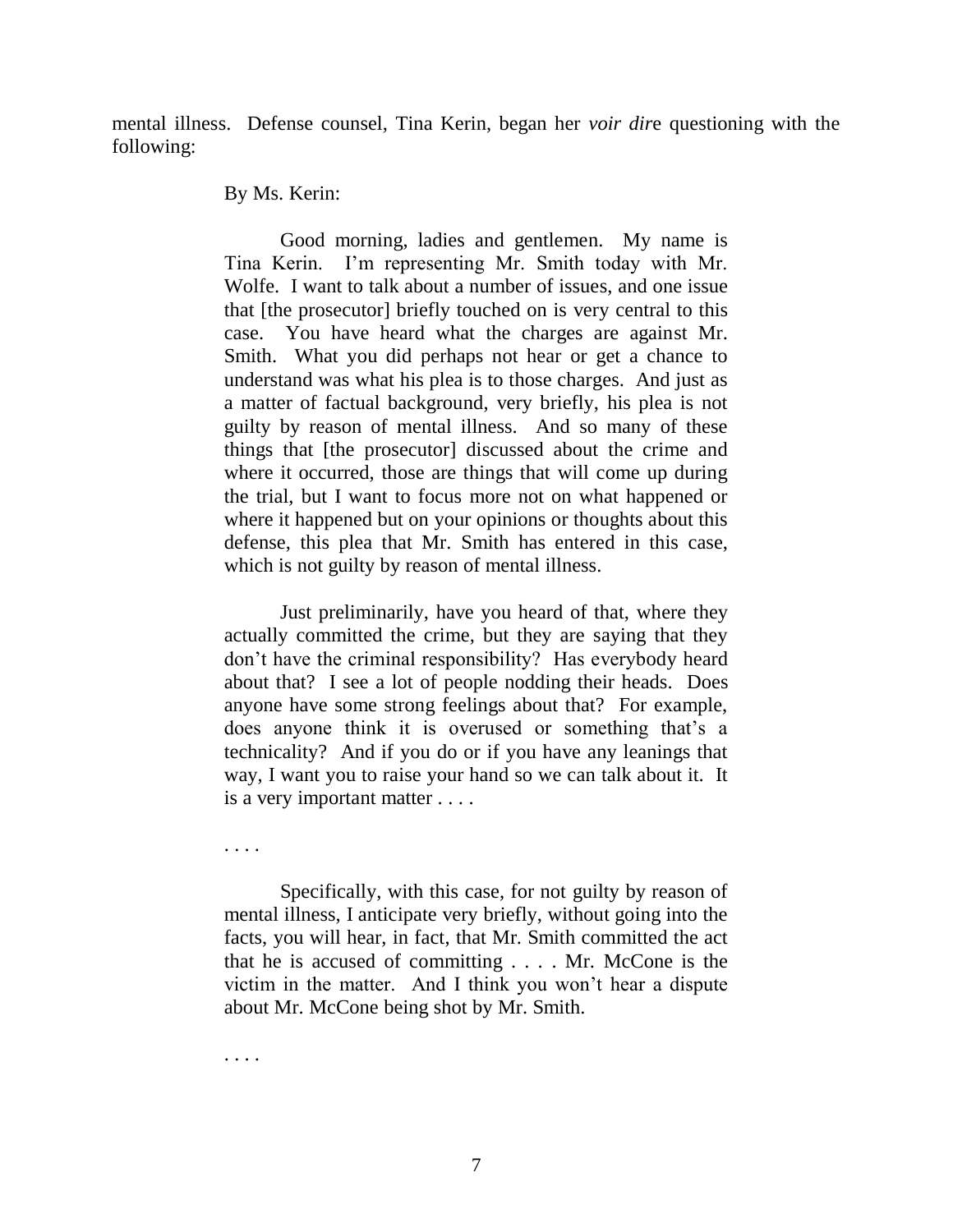Okay. I want to talk for a little bit about mental health issues, because I think they are very difficult and sensitive areas. The specific diagnosis that you may hear about in the course of the trial is schizophrenia of the paranoid type. And I first want to ask you, do any of you know someone or are you related to someone who"s had severe mental health issues in the past?

[Several jurors raised their hands and were questioned]

. . . .

Ms. Kerin: Is there anyone else?

Juror Hanschen: My brother was diagnosed with schizophrenia.

. . . .

Ms. Kerin: And did you make personal observations about his behavior or how he responded to certain things?

Juror Hanschen: Yes.

Ms. Kerin: Okay. The interactions that you had with your brother, would those influence how you listen to the evidence in Mr. Smith's case?

Juror Hanschen: I--I hope it would make me more caring and sensitive to those issues. And I very much want to be impartial and listen to all the evidence.

Ms. Kerin: And, Mr. Hanschen brings up a good point. He says he hopes that it would make him more caring as he listens to the evidence. Mental illness is something that used to have quite a stigma on it . . . .

. . . .

Ms. Kerin: [T]here will be psychological and psychiatric testimony in the case, and that will come, I anticipate from expert witnesses, probably from both sides, who will give competing opinions about the mental illness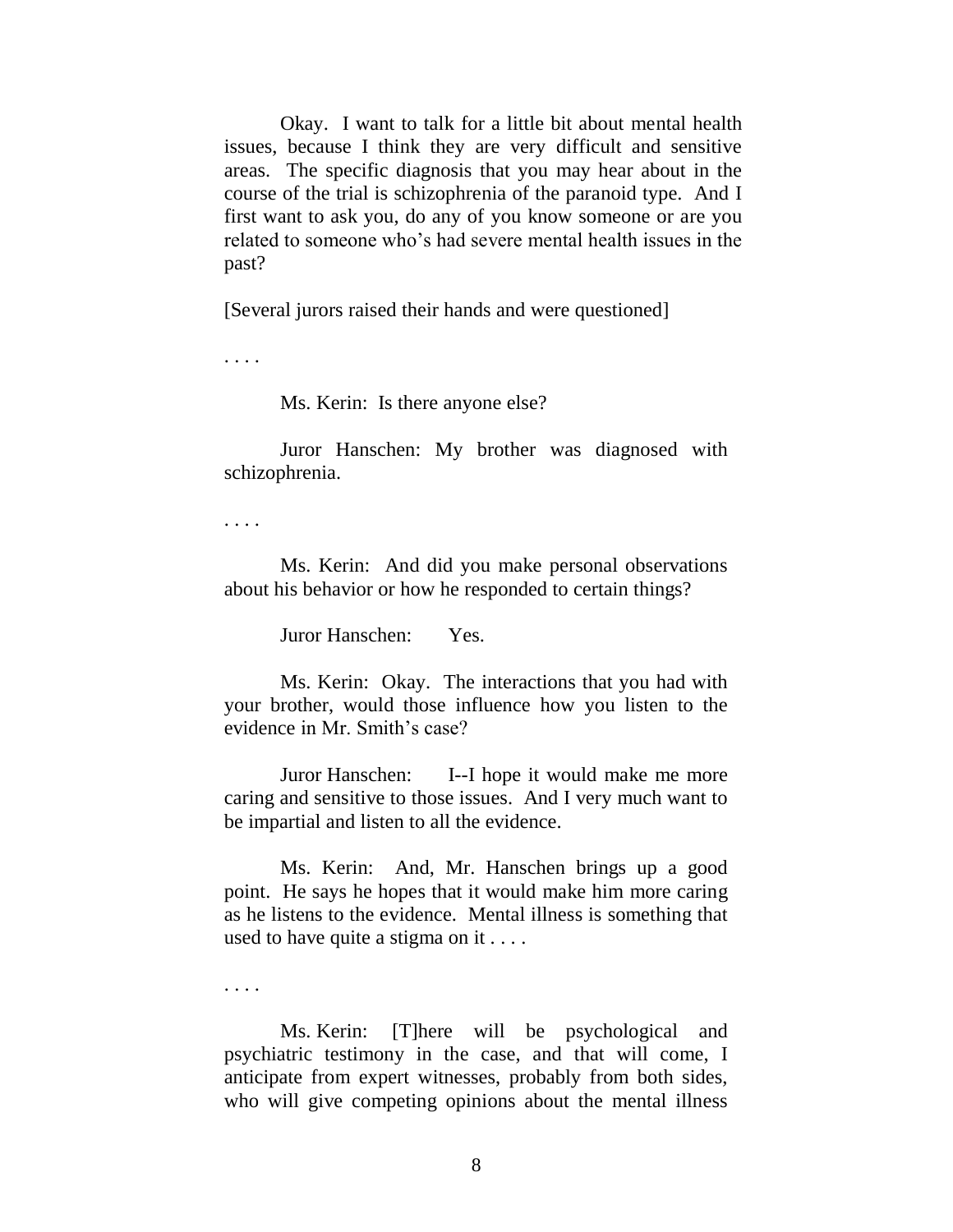and the effect of the mental illness on what occurred the day of Mr. McCone"s death. Does everyone here feel comfortable listening to psychiatric and psychological testimony, or do you think that that"s not something that has proper place in the court room?

(No response.)

[¶18] After listening to the dialogue, one potential juror, Mr. Williams, who had been a school administrator and sports referee, stated that he strongly believed in personal responsibility for actions and that there should be consequences for those actions. After he told the defense attorney that he had "significant doubt" about whether he could set aside his personal feelings and follow the judge"s instructions, she asked that he be excused for cause. In response to the prosecutor's and the district court's questions, however, Mr. Williams stated that he would do his best to follow the judge"s instructions. Given that statement, the judge denied the defense motion to excuse him for cause.

[¶19] Defense counsel then continued her questioning as follows:

Ms. Kerin: Does anyone else have reservations that have come up as we have had this discussion with Mr. Williams? Is anyone concerned about that type of defense now that there"s been more conversation about it and Mr. Williams has expressed some of his reservations?

Juror Hanschen did not respond to her question and, shortly thereafter, Ms. Kerin passed the jury for cause. The defense used one of its preemptory challenges to remove Juror Williams from the jury, but Juror Hanschen remained.

[¶20] As indicated above, the article published in the Wyoming Lawyer magazine quoted Juror Hanschen as saying that he "had a bias that I didn"t believe the insanity plea should rule out guilt, but they didn"t ask me that question point blank. Perhaps they should have."

[¶21] At the hearing on Mr. Smith"s motion for a new trial, Ms. Kerin, Ms. Angell and Mr. Hanschen testified. Ms. Kerin described her strategy for jury selection as follows:

> Pretty much the entire focus of my jury selection was on the mental illness defense and how jurors felt about that. From reading and training, I know that people have strong opinions about that topic, and I wanted to make sure that we seated a jury that could listen to that type of defense and not have any predispositions against that type of defense.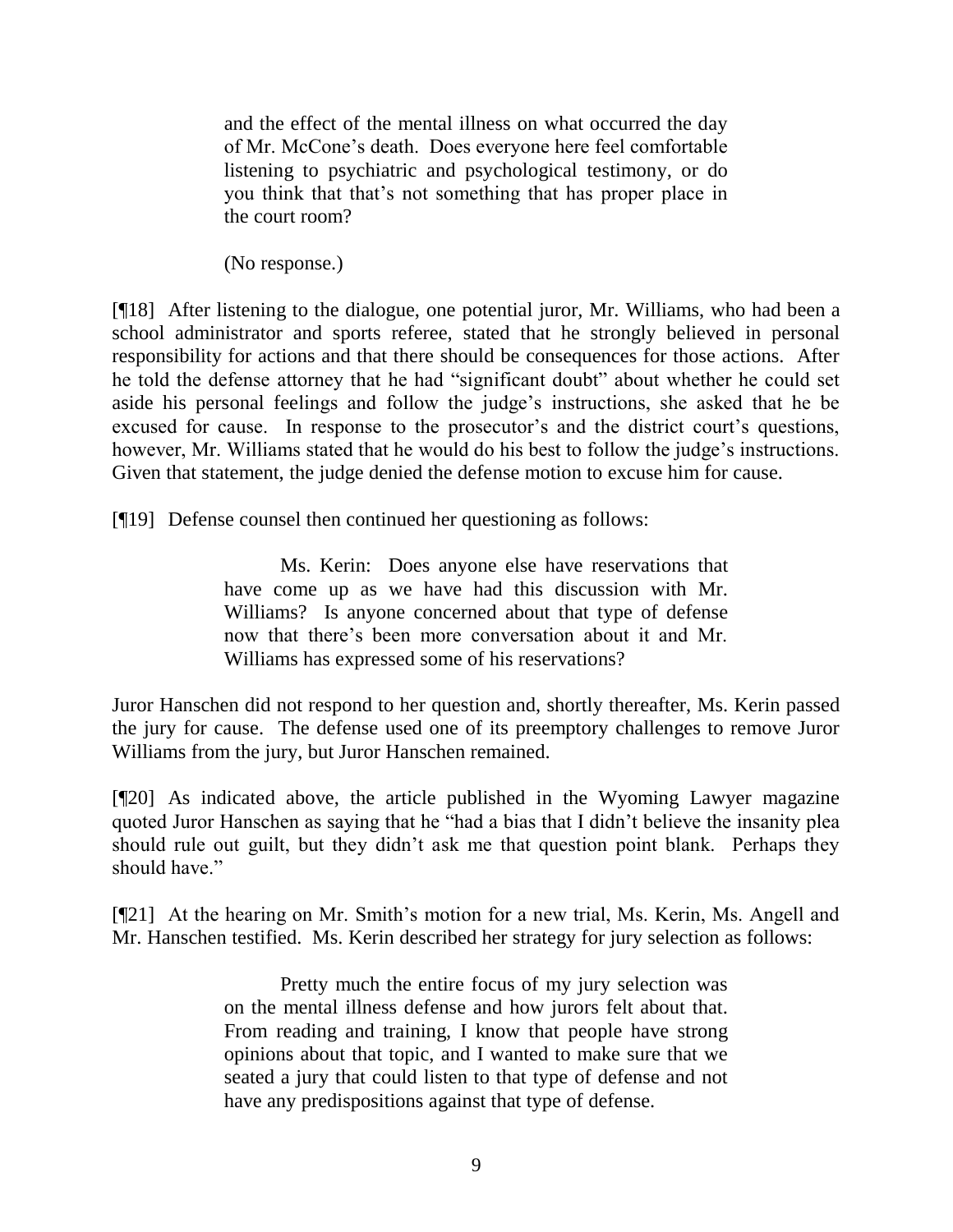She also testified that if Juror Hanschen had expressed the opinions in *voir dire* that he expressed in the article, she would have "sought to have him removed for cause. Had I been unsuccessful in that, I would have exercised one of our preemptory challenges to remove him from the jury."

[¶22] Ms. Angell testified about her writing process in general and specifically about her interview with Mr. Hanschen. She stated that when she interviewed people for her articles, she took notes by hand and then later transcribed them into her computer. She referred to these transcribed notes as her "slop file." Ms. Angell explained that she color coded each interviewee"s statements and that she would cut out parts of her notes to use in her article. Ms. Angell stated that her interview with Mr. Hanschen was much longer than her interviews with other jurors. She stated that he engaged in a discussion about the defense of not guilty by reason of mental illness and indicated that he opposed it. In addition to the information in the article about Mr. Hanschen"s comments, Ms. Angell testified that he had made the following comments:

> [H]e further said that he doesn"t believe the insanity plea should be an admissible defense. He said something about Montana and Utah having done away with it. I don't know whether that's true or not and I didn't use that in my story because I don"t know if he had the right information there. But he said, I think it should be done away with. And he objected that jurors had to determine whether somebody was insane when he said, "They had expert witnesses who could not agree on his mental condition. So I don"t feel that jurors should have that responsibility."

She said that she asked him why he had not disclosed those opinions during jury selection and he stated that he was not asked "point blank." Mr. Smith"s attorney asked Ms. Angell if, based upon her conversation with Mr. Hanschen, she believed he held those opinions at the time of trial, and she responded, "Absolutely."

[¶23] Mr. Hanschen also appeared as a witness at the motion hearing. He testified as follows:

- Q. Mr. Hanschen, do you have any opinions about the defense of not guilty by reason of mental illness?
- A. Any opinions?
- Q. About that defense.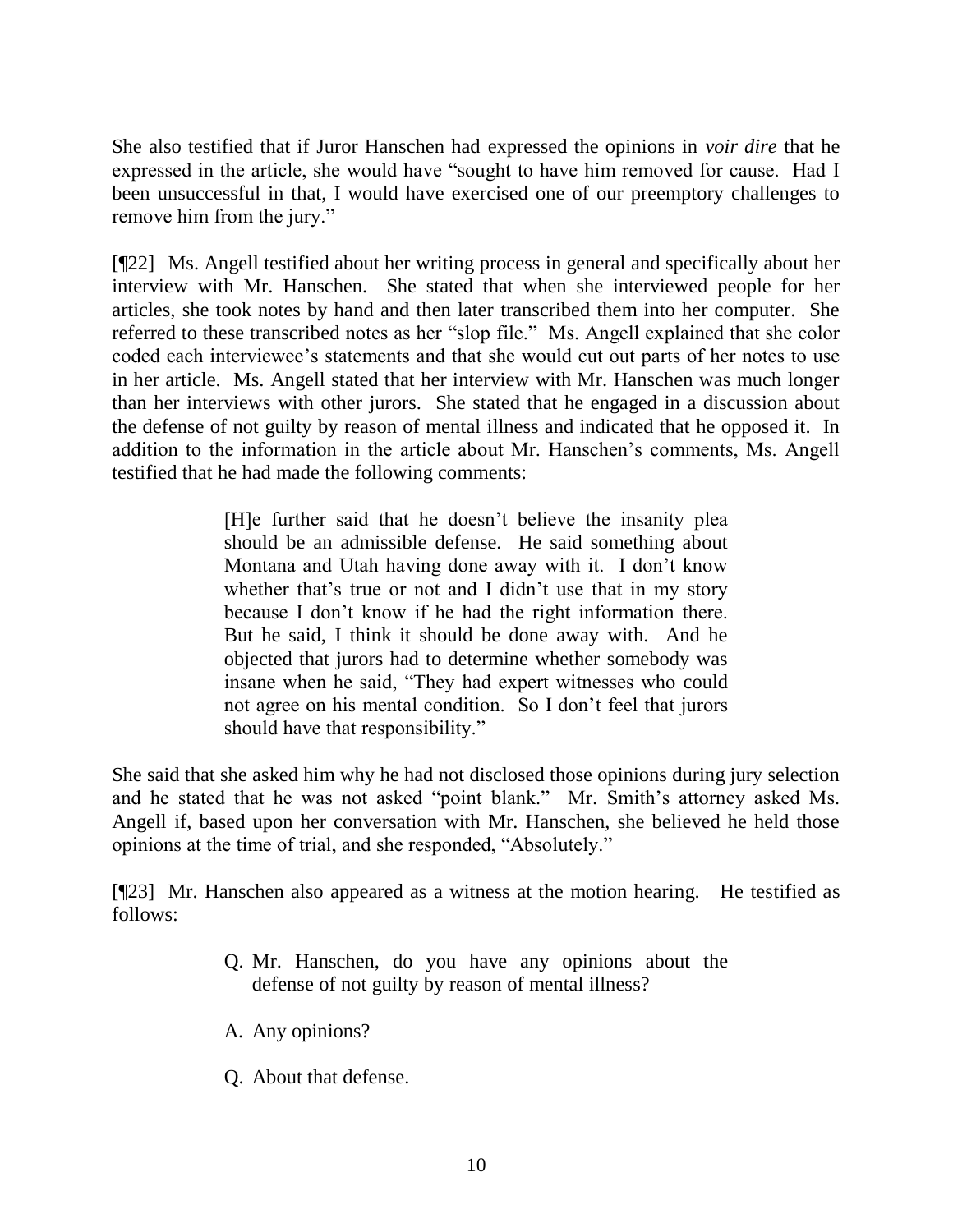A. I voted that there was insufficient evidence to show that he was - -

The Court: That's not really responsive to the question, Mr. Hanschen. The question is, do you have any opinions generally regarding an insanity defense, not how you voted as a juror.

The Witness: I don"t like the insanity defense, but I fully acted under the – how I was instructed as a juror.

- Q. I it's a very simple question. And I will let you expound. I'm just trying to get my question answered, which is, do you have opinions about the insanity defense?
- A. I don't think it's swayed me in the least.

The Court: Mr. Hanschen, do you have an opinion, yes or no, generally regarding the insanity defense?

The Witness: Since the trial, I have definite opinions.

The Court: And I assume, [defense counsel], that you are talking about opinions at the time of *voir dire*, not opinions today, which may be different.

Defense Counsel: I am, sir. And that was my next question. I'm just trying to get him to answer my question and then –

The Court: At the time the jury selection process took place, did you have opinions, generally, regarding the insanity defense?

The Witness: No. I was very curious, and I had no opinions at the time of the jury selection or bias or whatever. But I have since been quite interested. But at the time, no. I was ignorant, in fact, of what an insanity defense was all about. Curious, yes; but opinion, no, at the time.

Defense counsel then asked Mr. Hanschen about the quotes attributed to him in the article.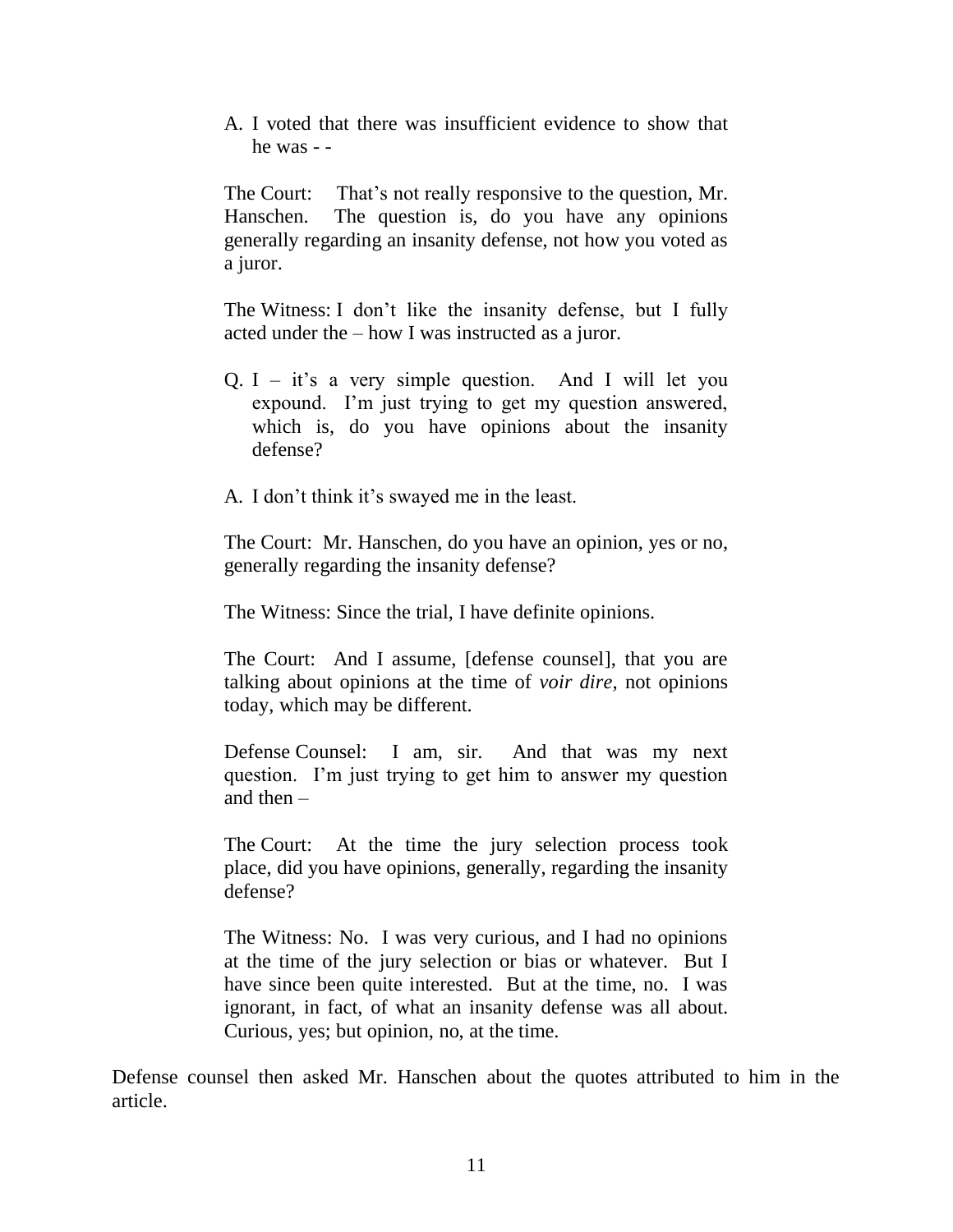Q. Have you found where you are quoted in the article?

A. Yes.

Q. I would just direct your attention to the paragraph beginning with a quote from you, "At that point." Do you see where I am looking, sir?

A. I think maybe you are the center of what you are asking, I answered the questions honestly. "I confess I have a bias that I didn"t believe the insanity plea should rule out guilt."

Q. Correct. Would you just stop right there, Mr. Hanschen?

A. Okay.

Q. So at that time, you just testified that before this trial, you had no opinions about the insanity defense. But this quote from the article would seem to contradict what you just testified to here. Do you see the quote, "At that time, I confess I had a bias"?

A. Okay. I can see where it would seem to contradict. All I can say is, so help me God, I acted as I was directed.

Q. That"s not my question, sir.

A. Okay. I believe that –

Q. There"s no question pending at this time.

A. Oh.

Q. Would you just please wait until I ask a question, Mr. Hanschen, before you address the Court?

 At the time during jury selection, did you have an opinion about whether or not the insanity defense was good or bad for our society?

A. No. No. Actually, I have said that, no. Compared to what I have read since then, I had no understanding of it, nor did I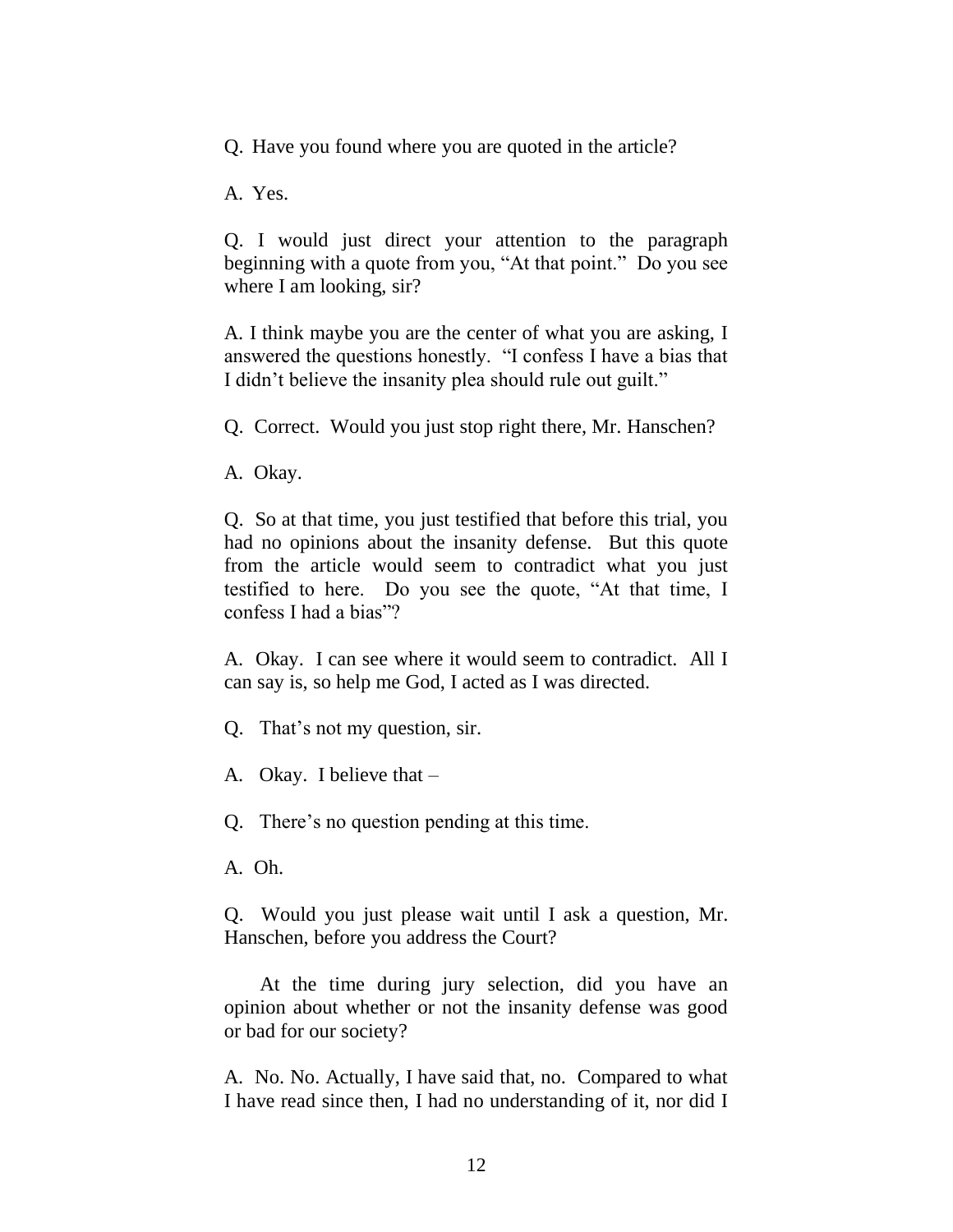– nor did I know what states or was I – was I to understand the history of it or anything. I had not researched the insanity plea. It did interest me that – the cases are interesting. There is an insanity plea. What, my goodness, is an insanity plea? Now, it says that I said to her that I had a bias. I would not have accepted the jury duty if I could not, in all honesty, have gone under the directions to judge whether this ---

Upon further questioning, Juror Hanschen admitted that he "probably" made the statements attributed to him in the article. On cross examination by the prosecutor, Mr. Hanschen stated that he had not lied or withheld any information during jury selection. He also stated that he had followed the judge"s instructions on the law.

[¶24] Criminal defendants are constitutionally entitled to a fair trial before an impartial jury. United States Constitution, Amendment 6; Wyoming Constitution, art. 1, § 10. In addition, the constitutional right to due process of law guarantees a criminal defendant the right to an impartial jury. *Miller v. State,* 904 P.2d 344, 352 (Wyo. 1995)*.* "An impartial jury consists of those jurors who will conscientiously apply the law and find the facts." *Id.,* citing *Wainwright v. Witt*, 469 U.S. 412, 423, 105 S.Ct. 844, 852, 83 L. Ed. 2d. 841 (1985). *See also*, *Smith v. Phillips,* 455 U.S. 209, 217, 102 S. Ct. 940, 946, 71 L. Ed. 2d. 78 (1982).

[¶25] *Voir dire* examination helps ensure the right to a fair and impartial jury by giving the parties the opportunity to discover biases and prejudices of potential jurors. *Miller,*  904 P.2d at 352. In *McDonough Power Equip., Inc., v. Greenwood,* 464 U.S. 548, 554, 104 S. Ct. 845, 849, 78 L. Ed. 2d 663 (1984), the United States Supreme Court succinctly explained the purposes of *voir dire* examination:

> One touchstone of a fair trial is an impartial trier of fact-"a jury capable and willing to decide the case solely on the evidence before it." *[Smith v. Phillips,](http://www.westlaw.com/Find/Default.wl?rs=dfa1.0&vr=2.0&DB=708&FindType=Y&ReferencePositionType=S&SerialNum=1982103628&ReferencePosition=946)* [455 U.S. 209, 217, 102](http://www.westlaw.com/Find/Default.wl?rs=dfa1.0&vr=2.0&DB=708&FindType=Y&ReferencePositionType=S&SerialNum=1982103628&ReferencePosition=946)  S.Ct. 940, 946, 71 L.Ed.2d 78 (1982). *Voir dire* examination serves to protect that right by exposing possible biases, both known and unknown, on the part of potential jurors. Demonstrated bias in the responses to questions on *voir dire* may result in a juror being excused for cause; hints of bias not sufficient to warrant challenge for cause may assist parties in exercising their peremptory challenges. The necessity of truthful answers by prospective jurors if this process is to serve its purpose is obvious.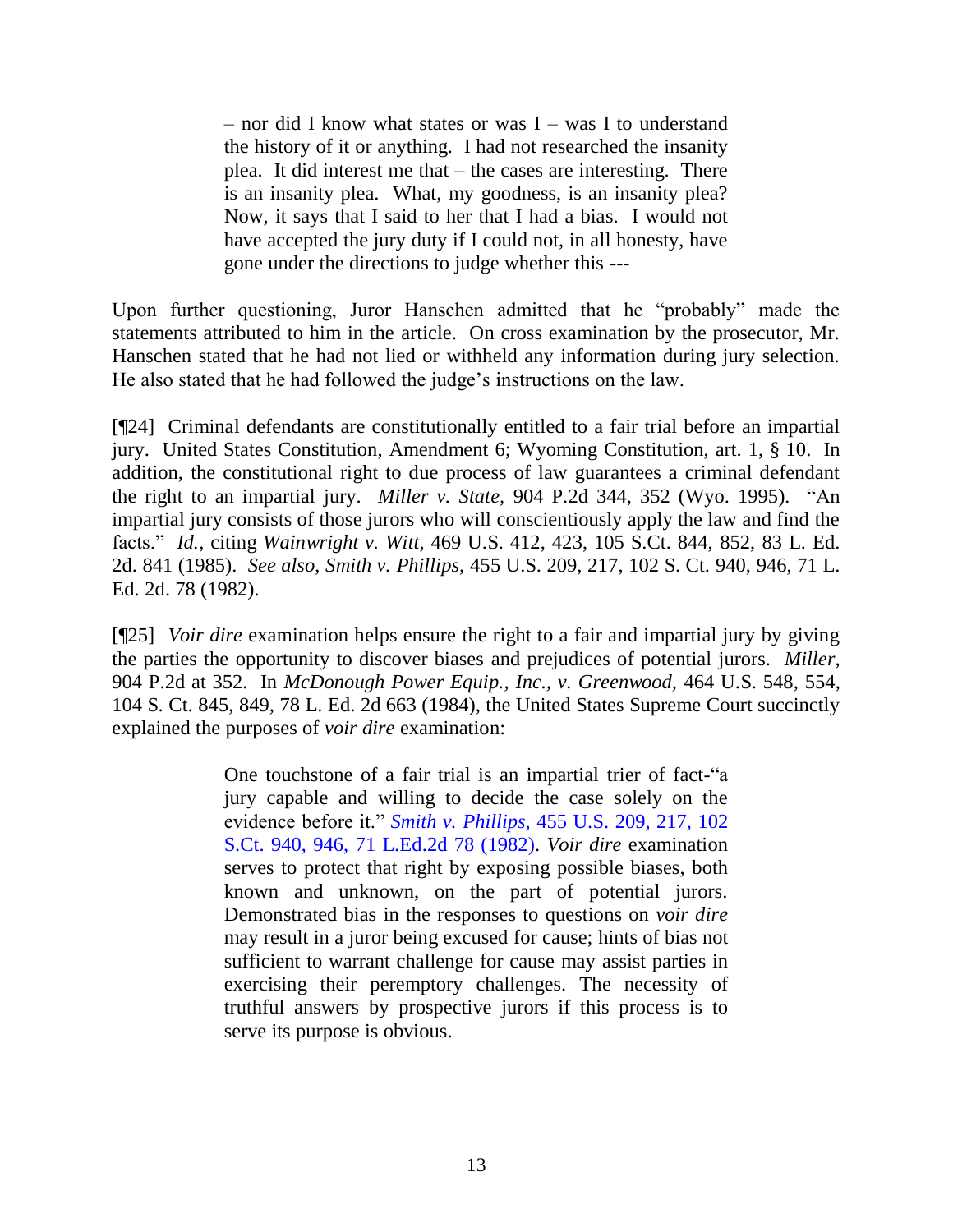In other words, *voir dire* examination helps the attorneys determine if the potential juror may be challenged for cause. Wyo. Stat. Ann. § 7-11-105 (LexisNexis 2007) states in pertinent part:

> (a) The following is good cause for challenge to any person called as a juror in a criminal case:

. . . .

 (ii) That he has formed or expressed an opinion as to the guilt or innocence of the accused, or is biased or prejudiced for or against the accused;

. . . .

. . . .

(b) The same challenges for cause shall be allowed in criminal prosecutions that are allowed to parties in civil cases.

Since § 7-11-105(b) refers to the challenges allowed in civil cases, we also quote the pertinent provision of Wyo. Stat. Ann. § 1-11-203 (LexisNexis 2007):

> (a) Challenges for cause may be taken on one (1) or more of the following grounds:

> (vi) Having formed or expressed an unqualified opinion or belief as to the merits or the main question of the action.

> (vii) The existence of a state of mind in the juror evincing enmity or bias for either party.

[¶26] Requests for a new trial on the basis that a juror was not honest during *voir dire* or was biased may be brought in different ways. First, a claim may be brought under the principles articulated by the United States Supreme Court in *McDonough.* In order to obtain a new trial under *McDonough*, 464 U.S. at 556, a party must demonstrate

> that a juror failed to answer honestly a material question on *voir dire,* and then further show that a correct response would have provided a valid basis for a challenge for cause. The motives for concealing information may vary, but only those reasons that affect a juror's impartiality can truly be said to affect the fairness of a trial.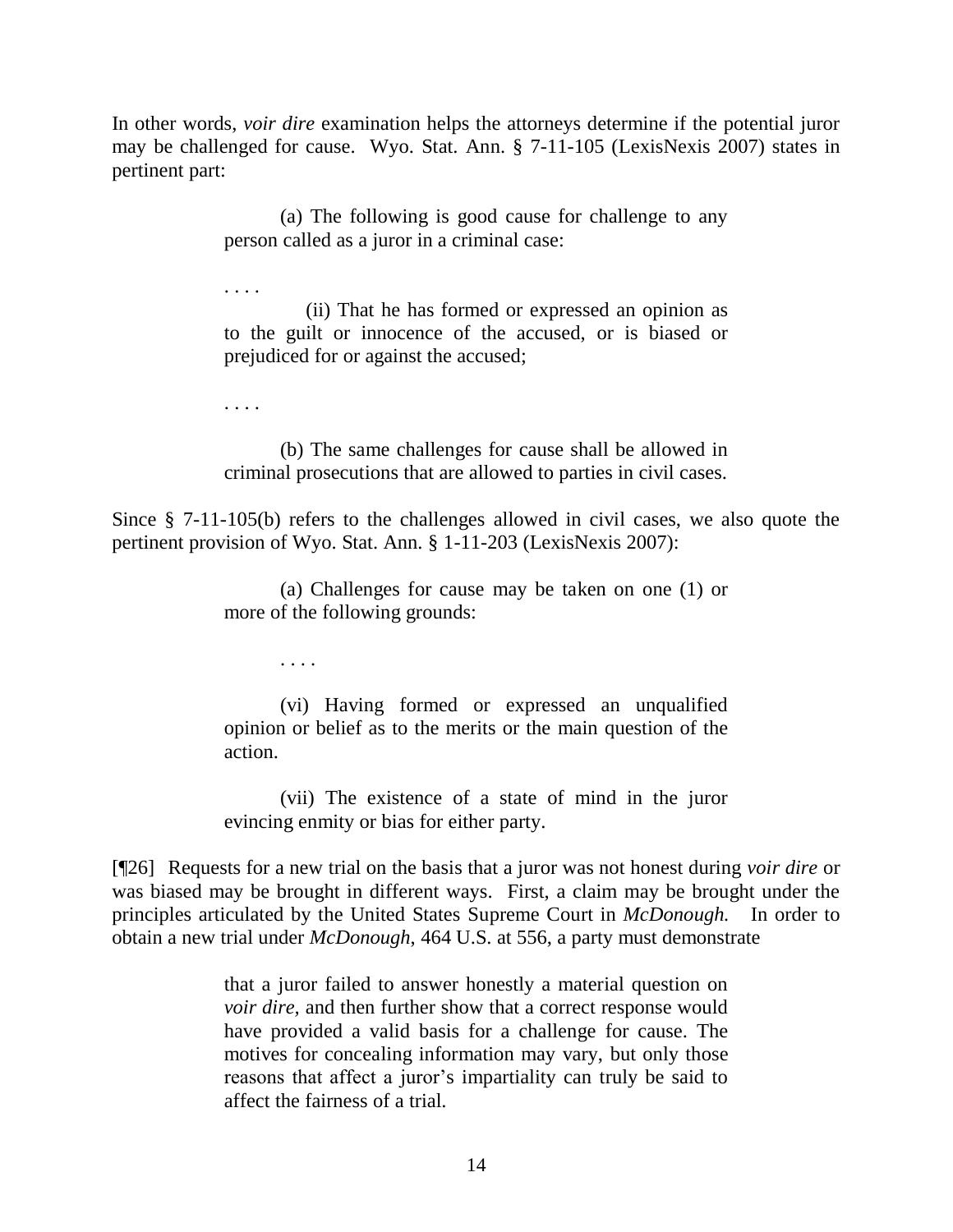[¶27] In order to satisfy the first part of the *McDonough* test, the party must show that the juror intentionally gave an incorrect answer to a *voir dire* question. *Gonzalez v. Thomas,* 99 F.3d 978, 984 (10<sup>th</sup> Cir. 1996) (applying the *McDonough* test to a criminal case). The question of whether a juror was honest during *voir dire* is a factual determination reviewed for clear error. *Skaggs v. Otis Elevator Co.,* 164 F.3d 511, 515  $(10<sup>th</sup>$  Cir. 1998). The district court concluded that Mr. Smith did not satisfy the first prong of the *McDonough* test:

> The first *McDonough* prong required a finding that Hanschen failed to answer a material question honestly. The *voir dire* process in this case was thorough and thoughtful. Potential jurors were asked multiple questions regarding their thoughts on mental illness and the "insanity defense." Hanschen failed to raise any concerns or bias during these proceedings. Accordingly, given the questions asked of Smith's potential jurors and Hanschen's failure to reply to them, this Court can only conclude that any dishonest answer given by Hanschen was intentional.

> The fatal flaw in Smith's argument, however, is a required finding that Hanschen was, in fact, dishonest. The Court finds Hanschen credible in his testimony that he had not formed a prejudice or bias at the time of *voir dire* and, even more, that he dutifully followed the direction of this Court in serving as a jury member. Angell"s article might suggest otherwise but, when reconciled with her raw notes, there clearly is room for speculation. Specifically, many of Hanschen"s comments to Angell were in the present tense and reflected his opinions at the time of the interview, not at the time of *voir dire* six months earlier. Angell admitted that she failed to inquire into the differences in Hanschen's opinions "at present" versus at the time of the trial. Further, her rough notes reveal that Hanschen wanted to serve on the jury and "try to be fair." He was asked about his ability to be fair and had no concerns about it. He recognized that he would have listened to the "credible" evidence. In short, the article, the notes and Angell"s testimony, taken together, are confused [and] inconclusive as to whether Hanschen had a pre-existing bias or prejudice. This Court simply cannot conclude on the basis of this evidence that Hanschen had any pre-existing bias or that he provided any dishonest answers or dishonestly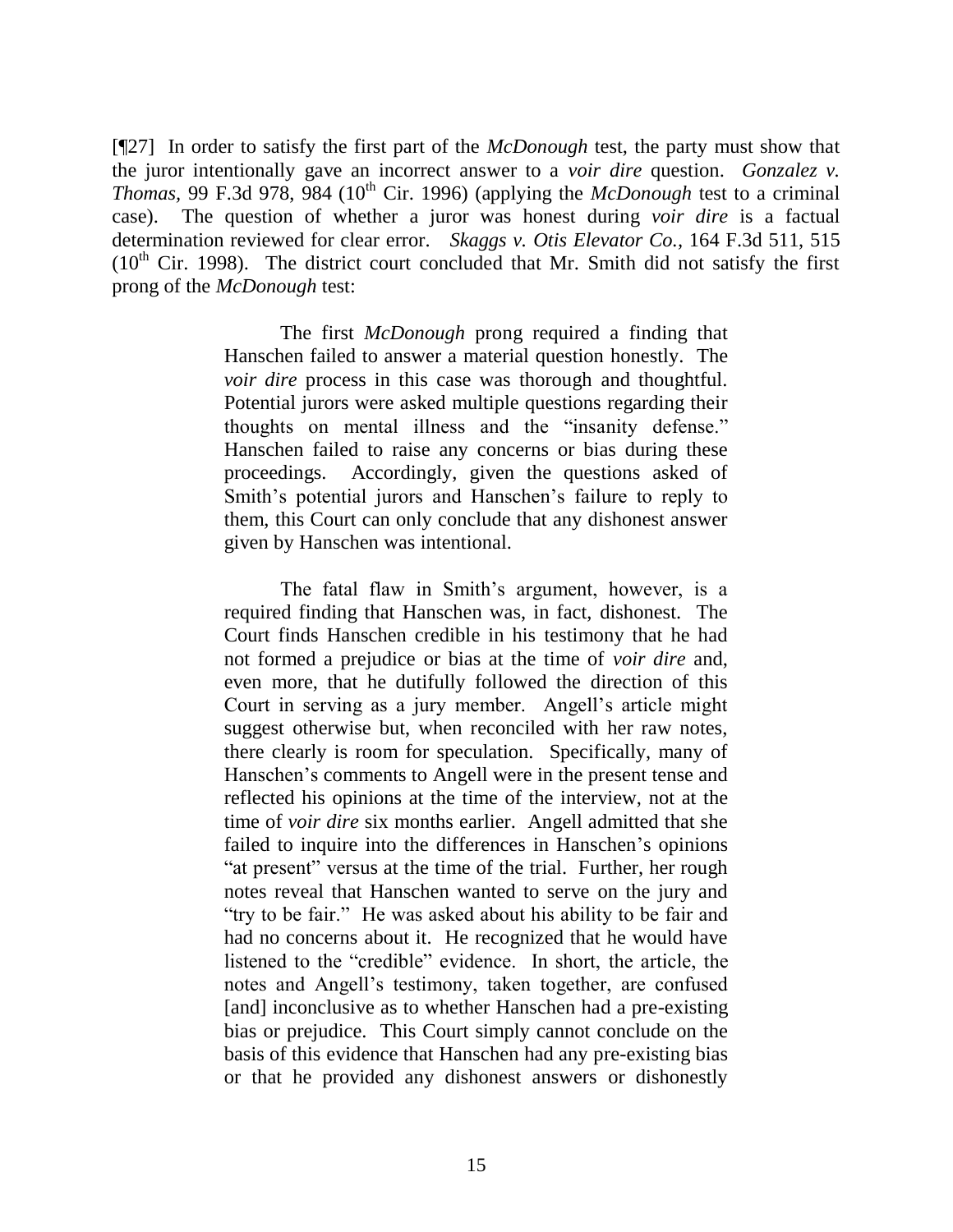failed to provide information concerning such at the time of *voir dire*.

[¶28] The district court also concluded that Mr. Smith did not satisfy the second part of the *McDonough* test because Mr. Hanschen consistently stated that he would follow the court"s instructions and the court found his "explanation of his state-of-mind credible and plausible." Thus, the district court concluded that Mr. Smith would not have been successful in a challenge for cause.<sup>3</sup>

[¶29] In addition to the *McDonough* test, a party can obtain a new trial by showing that the juror had an actual or implied bias. *Skaggs,* 164 F.3d at 516. "A finding of actual bias is "based upon express proof, e.g., . . . admission by the prospective juror of a state of mind prejudicial to a party"s interest."" *Id.* at 517, quoting *United States v. Haynes,*  398 F.2d 980, 984 (2d. Cir. 1968). "Actual bias is a factual finding reviewed for clear error." *Id.* at 516. *See also*, *Gonzalez,* 99 F.3d at 986. A determination on a claim of implied bias, on the other hand, is a question of law reviewed *de novo*. *Skaggs,* 164 F.3d at 517. "Implied bias can be proved by showing that the juror had a "personal connection to the parties or circumstances of the trial"" or when there are "similarities between the personal experiences of the juror and the issues being litigated." *Id.,* quoting *Gonzales,*  99 F.3d at 987. The district court concluded that Mr. Smith had not shown that Mr. Hanschen was actually or impliedly biased.

[¶30] Mr. Smith's argument on appeal is directed at the district court's determination that Mr. Hanschen was not biased at the time of the trial. He claims that the district court committed clear error when it made that ruling. Mr. Smith asserts that Mr. Hanschen"s testimony at the new trial motion hearing was implausible, contradicted by extrinsic evidence and internally inconsistent. He relies on *Banther v. State,* 823 A.2d 467 (Del.  $2003$ <sup>4</sup> to support his position.

[¶31] In *Banther,* the Delaware Supreme Court held the trial court"s finding that the jury forewoman had not been honest in *voir dire* was clearly erroneous. *Id.* at 483-84. During *voir dire*, she stated that she had never been the victim of a violent crime. *Id.* at 476-77. After the trial, the defendant discovered that the forewoman had been sexually abused as a child by her grandfather. *Id.* at 484. Following a hearing on the defendant's motion for a new trial, the district court apparently ruled that her answers to the *voir dire* questions

 $\overline{a}$ 

<sup>&</sup>lt;sup>3</sup> The district court remarked that it had denied a motion for removal of Juror Williams for cause when he expressed similar sentiments.

<sup>&</sup>lt;sup>4</sup> Mr. Smith also cites to *State v. Loftin*, 922 A.2d 1210 (N.J. 2007). *Loftin* is not persuasive authority on the issue presented here. That decision focused on whether a juror, who made comments to his coworkers during the trial indicating he had a racial bias and had prejudged the case, should have been removed from the jury and whether the trial court erred by failing to *voir dire* the remainder of the jury to determine if they were tainted. *Id.* at 1218-19.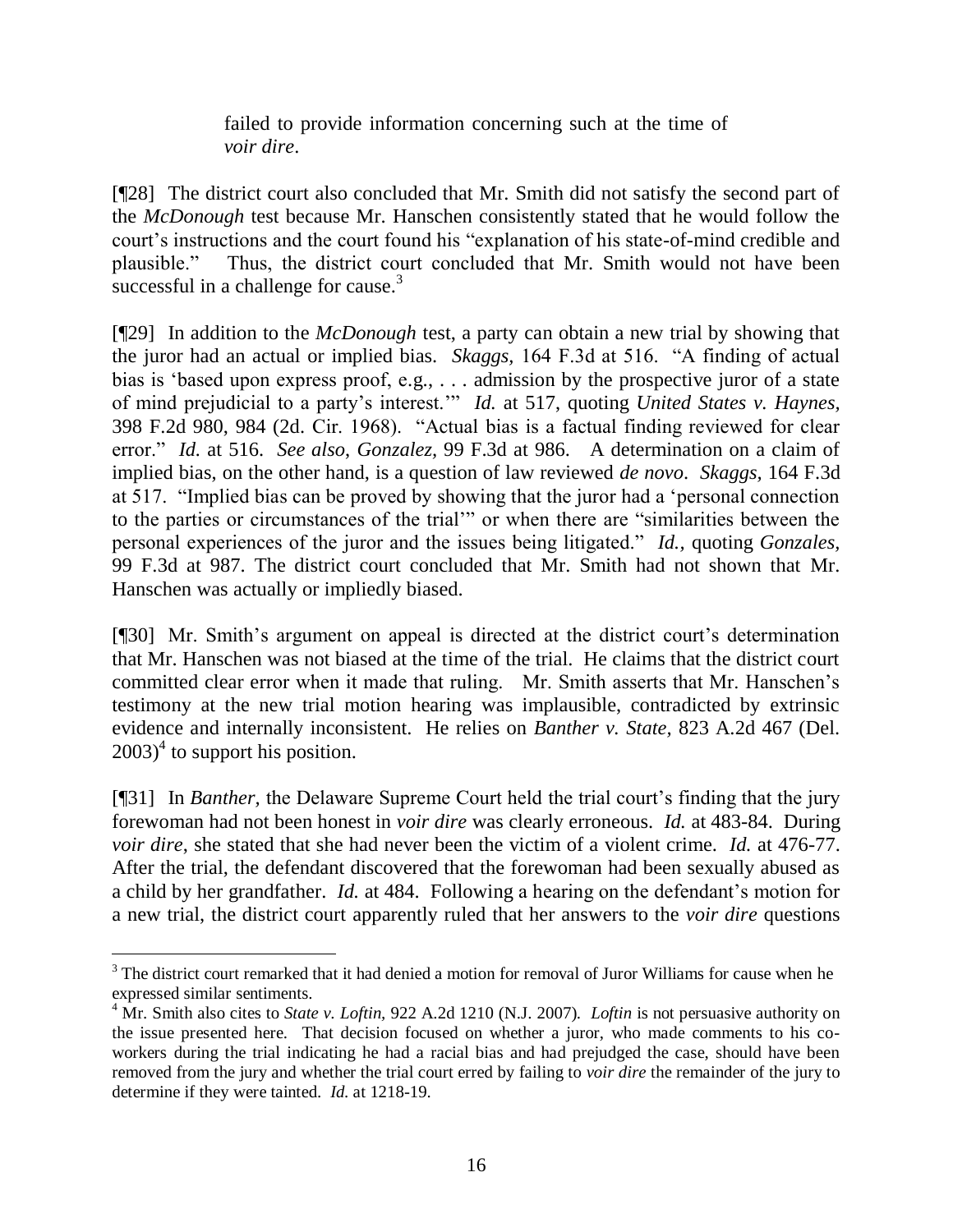were not purposely dishonest. *Id.* On appeal, the supreme court concluded that the trial court's determination was clearly erroneous because her testimony that she did not consider the molestation to be a violent act was implausible, contradicted by extrinsic medical records and internally inconsistent. *Id.* 

[¶32] As in *Banther*, Mr. Hanschen"s statements were inconsistent on their face. The statements he made to Ms. Angell, which he confirmed at the motion hearing that he had "probably" said, indicated that, at the time of *voir dire*, he did not believe that the mental illness defense should be allowed. It would seem logical that, if he held such beliefs at the time of *voir dire*, he should have responded to defense counsel"s requests for responses from people who had opinions about the mental illness defense. However, the district court specifically found Mr. Hanschen's subsequent explanation about his seemingly inconsistent statements to be persuasive. Mr. Hanschen explained that, at the time of *voir dire*, he was curious about the mental illness defense but that he had not formed any specific opinions about it. He indicated that, after the trial, he had researched the issue and became convinced that the mental illness defense should be repealed in Wyoming. Mr. Hanschen stated, unequivocally, that he followed the judge's instructions on the law and he wanted Mr. Smith to have a fair trial.

[¶33] Unlike the situation presented in *Banther,* Mr. Hanschen"s explanation of the inconsistencies in his statements is believable. Moreover, while Mr. Smith claims that Ms. Angell"s article is extrinsic evidence that he was dishonest, the article did not have the objective indices of truth that the medical records in *Banther* had. We have no trouble determining that *Banther* is distinguishable from the case at bar.On this record, we cannot say that the district court's conclusion that Mr. Hanschen was not dishonest in responding to the *voir dire* question was clearly erroneous. Thus, we agree with the district court's conclusion that Mr. Smith did not satisfy the first part of the *McDonough* test.

[¶34] The district court also determined Mr. Smith did not establish that Mr. Hanschen"s correct responses would have resulted in a valid challenge for cause. We agree. First of all, we have already affirmed the district court's finding that he was not dishonest during *voir dire*, so there are no "correct responses" to consider. Moreover, he stated repeatedly that he followed the judge"s instructions. Even a prospective juror who has a bias may be properly seated on a jury if he "can set aside any supposed bias and decide a case only on the evidence presented in court." *Klahn v. State,* 2004 WY 94, ¶ 10, 96 P.3d 472, 479 (Wyo. 2004). *See also*, §§ 7-11-105, 1-11-203. We cannot, therefore, criticize the district court's determination that Mr. Smith did not satisfy the second part of the *McDonough* test.

[¶35] The evidence described above also supports the district court's factual determination that Mr. Hanschen was not actually biased. Mr. Smith argues that Mr. Hanschen admitted an actual bias to Ms. Angell; consequently, he is entitled to a new